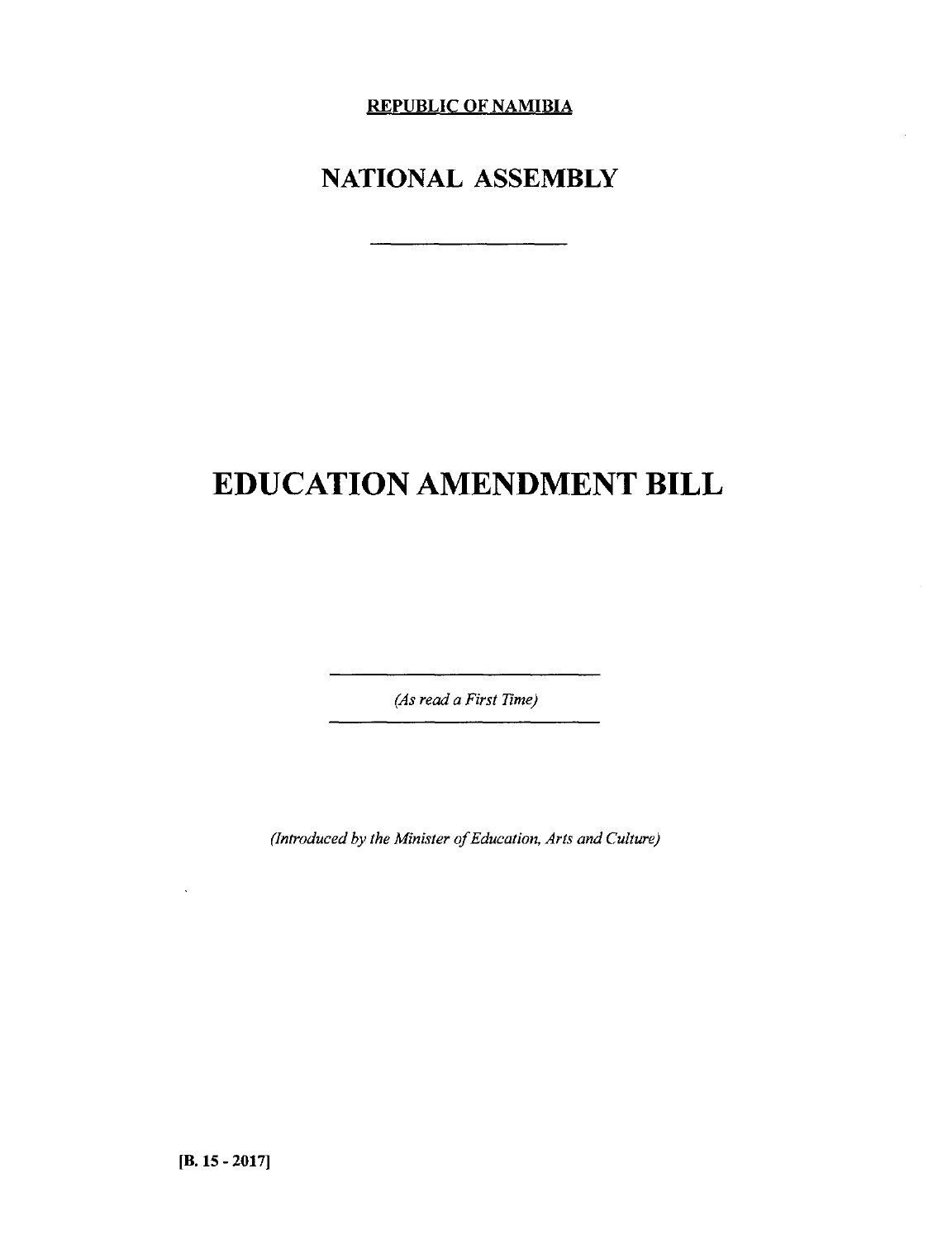# EXPLANATORY NOTE:

|  | Words underlined with a solid line indicate insertions in<br>existing provisions.     |
|--|---------------------------------------------------------------------------------------|
|  | Words in bold type in square brackets indicate omissions<br>from existing provisions. |

# **BILL**

To amend the Education Act, 2001, so as to remove the requirement for compulsory contributions to school development fund; to provide preprimary, primary, secondary and special education tuition and examination free of charge; to provide for reasonable and adequate facilities to State schools; and to provide for incidental matters.

BE IT ENACTED as passed by the Parliament, and assented to by the President, of the Republic of Namibia as follows:

#### Amendment of section 25 of Act No. 16 of 2001

1. Section 25 of the Education Act, 2001 *(in this Act referred to as the "principal Act")* is amended:

(a) subsections: by the substitution for subsection  $(1)$ ,  $(2)$  and  $(3)$  of the following

> "(1) Subject to section  $81(2)$ , a school board may, with the approval of the majority vote of the school parents present and voting at a meeting convened by the school board by at least 30 days' notice to such parents, establish a school development fund with the aim -

- (a) to provide, develop and improve reasonable and necessary facilities at school; and
- (b) to uplift and improve educational, sport and cultural activities at school].],

if the facilities or activities cannot be reasonably provided by the State.

- (2) A school development fund consists of -
- (a) money received in respect of any voluntary contributions [referred to in subsection  $(9)(a)$ ] by any person;
- (b) money received from donations, bequests or any other source through fund-raising campaigns or official school related activities approved by the principal and the school board; and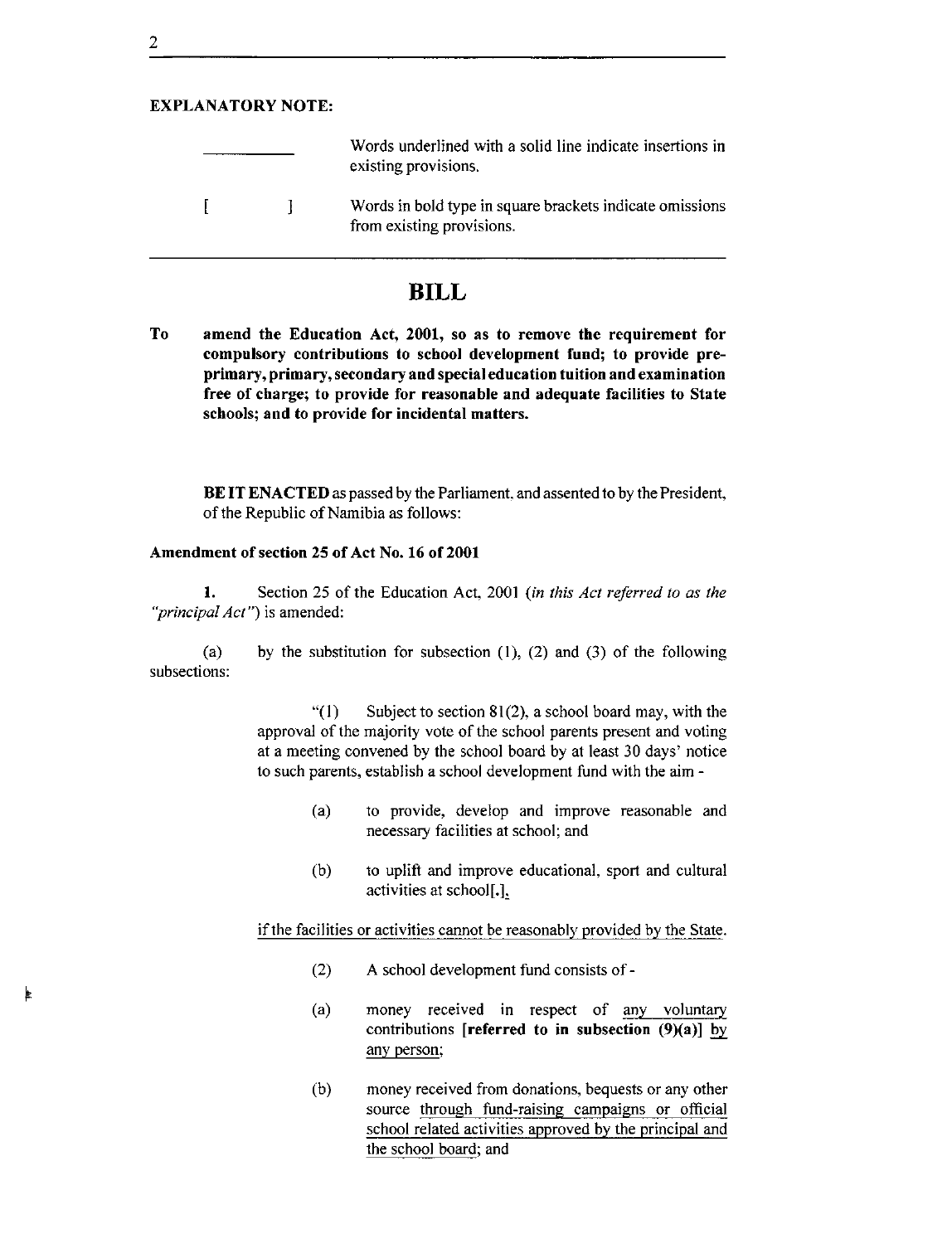- (c) interest earned on investments of money standing to the credit of the fund.
- (3) A school development fund must not be used -
- (a) for any purpose which does not directly benefit the learners or the school; **[or]**
- (b) for providing loans or any kind of borrowing by any person[ .]; or
- (c) for channelling State funds from the Ministry or regional council to defray expenditure related to school activities provided by the State.".
- (b) by the deletion of subsections  $(8)$  to  $(13)$ , inclusive.

#### **Substitution of section 38 of Act No. 16 of 2001**

**2.** The principal Act is amended by the substitution for section 38 of the following section:

#### **"Tuition and boarding**

**38.** (1) All tuition for pre-primary, primary, secondary and special education in State schools, including -

- (a) all school books;
- (b) all educational materials;
- (c) all related teaching and learning materials; and
- (d) examination fees for full time learners,

are provided free of charge to learners until they complete secondary education.

(2) A learner to whom boarding is provided in a hostel managed, controlled and maintained by the State, orthe person responsible for maintenance of the learner, must pay the boarding fees determined by the Minister.

- (3) Different boarding fees may be determined for-
- (a) different state secondary schools or different grades at secondary school level; ~.
- (b) different hostels or categories of hostels in which boarding is provided; and
- (c) different learners or categories of learners to whom boarding referred to in subsection (2) is provided.".